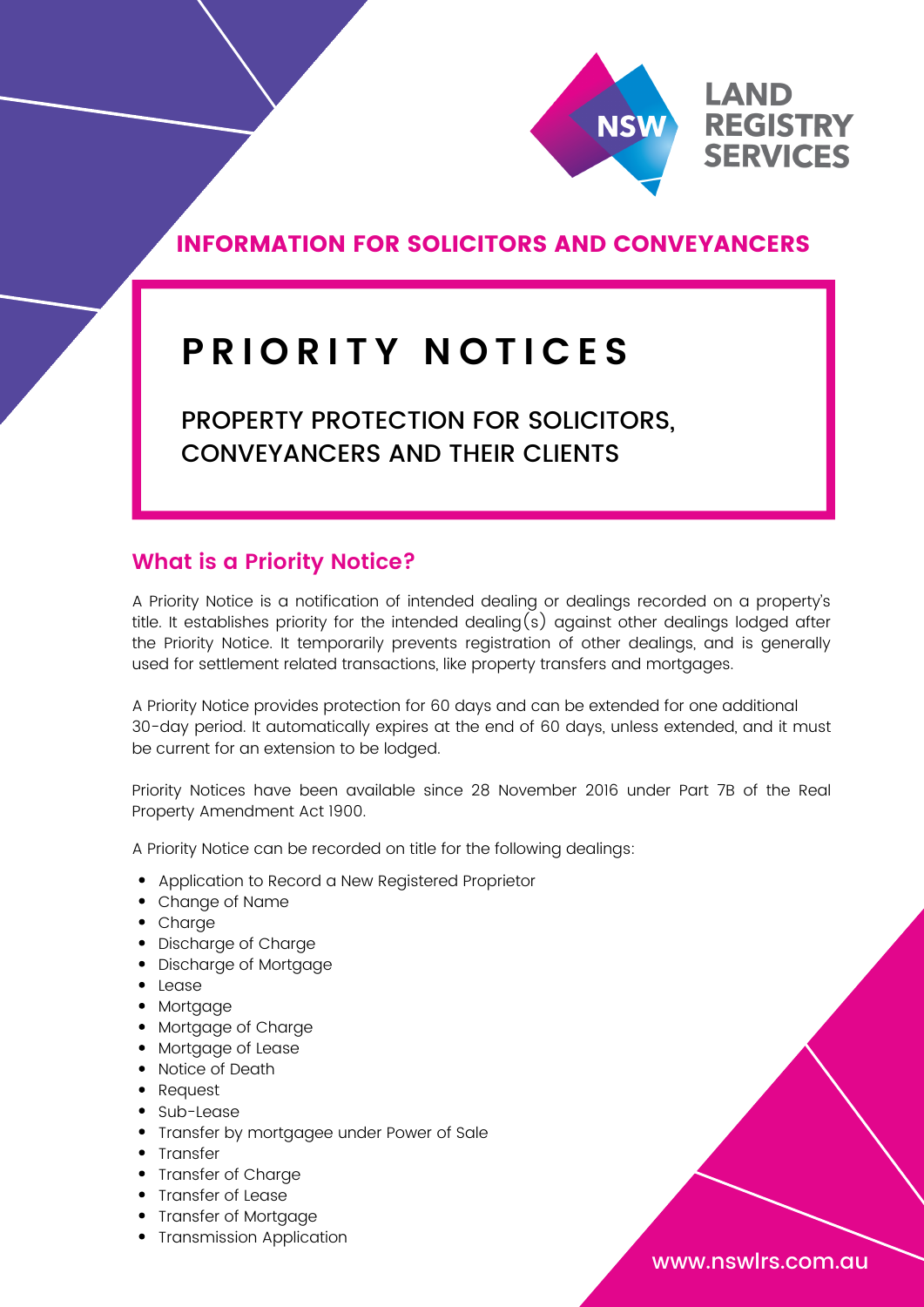# **Why record a Priority Notice on title?**

A Priority Notice provides a simple way of stopping new legal interests in the land being registered prior to the registration of the dealings set out in the Priority Notice.

From an anti-fraud perspective, it puts interested parties on notice of future transactions enabling fraudulent activity to be stopped more easily.

When a client is buying a property, it will reduce the risk that another interest is recorded on the property's title, delaying or preventing settlement. It provides easy low-cost protection for your client who has spent years saving and searching for their perfect property or finding the right business location.

A Priority Notice provides all types of property the same level of protection whether it be residential, commercial, land or industrial.

Lodging a Priority Notice on the planned Transfer will ensure you have advance notification, and priority over, most dealings placed on Title.

For instance, gain priority on Title, and know in advance, if a Vendor is using the property they are selling to your client as security for an additional loan to purchase their next property (bridging finance). Recording a Priority Notice on Title will allow you to stay informed and ahead of any potential issues.

Some professionals rely on a Title Activity Check (TAC) to show activity on Title, however this shows items on Title, after they have occurred, when it is too late to take preventative action.

# **Timing**

A Priority Notice can be lodged between exchange and settlement.

### **Things your client should know:**

- Information about the option to protect an intended purchase before settlement using a Priority Notice
- Awareness of the potential risk of delay or non-settlement due to someone else registering their interest on the property title ahead of the client's interest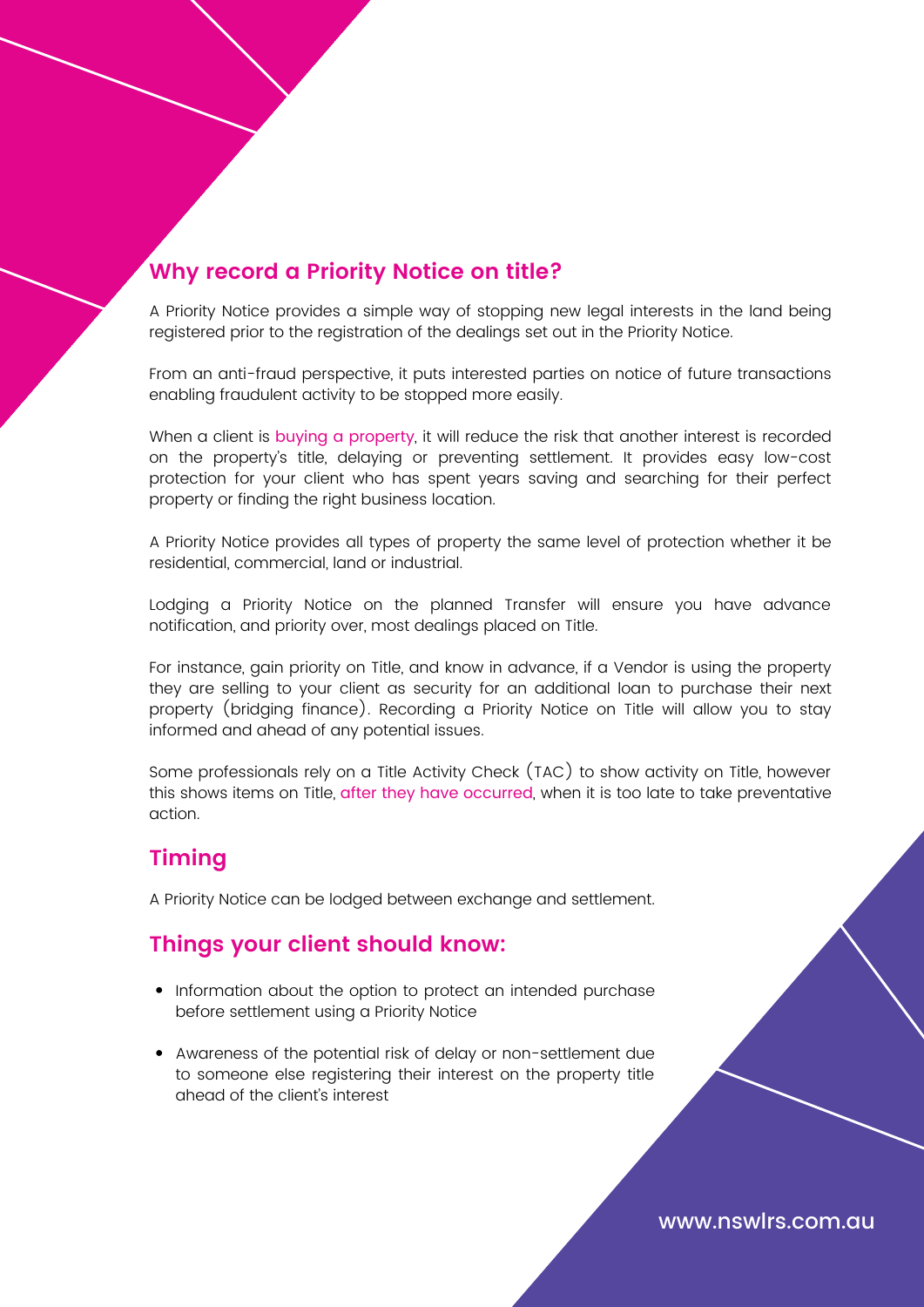# **How to record a Priority Notice on title for your Client?**

Recording a Priority Notice can only be done electronically; it is easy, simply lodge it through your Electronic Lodgment Network Operator (ELNO).

## **You only need three pieces of information to lodge a Priority Notice**

The quickest and easiest way to record a Priority Notice on a property title is to lodge one for the planned Transfer.

For example, if your client is buying a property using borrowed funds (a Mortgage) you can lodge a Priority Notice specifying the Transfer. By doing this, you won't need to include details of the incoming mortgagee for your client to record their interest on a property title.

Attachment A shows an example of a Priority Notice lodged with the Transfer as the Document Type showing no incoming mortgagee details.

The three details needed to lodge a Priority Notice:

- 1. The Document Type (i.e. Transfer)
- 2. Land Title Reference, and
- 3. The Purchaser

Other details can be included, but they are not mandatory for the Priority Notice to be recorded on title.

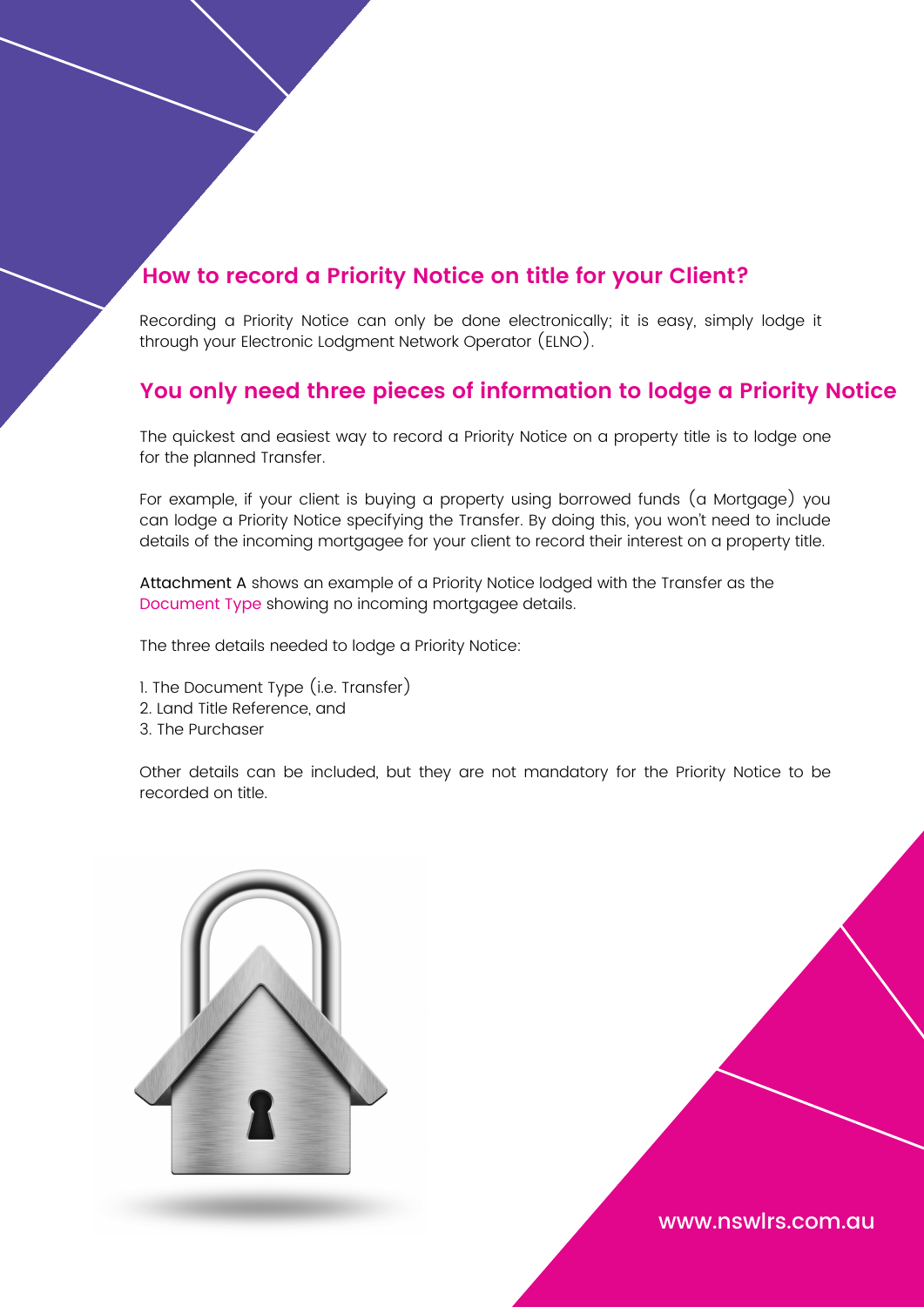# **Why record a Priority Notice on title instead of a Caveat?**

A Priority Notice is more time efficient and cost effective than recording a Caveat on title, while still providing you and your client a level of comfort.

The table below sets out some of the similarities and differences between a Priority Notice and Caveat.

### **Priority Notice vs Caveat**

| <b>Type</b>                                                | <b>Priority Notice</b>   | Caveat                   |
|------------------------------------------------------------|--------------------------|--------------------------|
| NSW LRS Lodgment Fee                                       | \$40.31                  | \$147.70                 |
| Withdrawal - note, a Priority Notice automatically expires | \$16.70                  | \$147.70                 |
| after 60 days                                              |                          |                          |
| Extension                                                  | \$16.70                  | N/A                      |
| Must be lodged electronically through an ELNO              |                          |                          |
| Must have a legal or equitable interest in a property      |                          |                          |
| Must have an intended dealing                              |                          |                          |
| Property owner will be notified by NSW LRS                 |                          |                          |
| Expiry                                                     | 60 days, or lodge        | Remains on title         |
|                                                            | an extension for an      | unless it lapses, is     |
|                                                            | additional               | formally withdrawn       |
|                                                            | 30-day period            | or removed by the        |
|                                                            |                          | court                    |
| Key provisions about scope and effect                      | <b>Real Property Act</b> | <b>Real Property Act</b> |
|                                                            | <i>1900 s 74W</i>        | <i>1900 s 74H</i>        |

NSW LRS Fees are correct at July 2021 and subject to change each financial year.

### **Find out more**

https://nswlrs.com.au/Titles-Dealings/Title-Information/Buying-Selling-Property-in-NSW/Priority-Notice